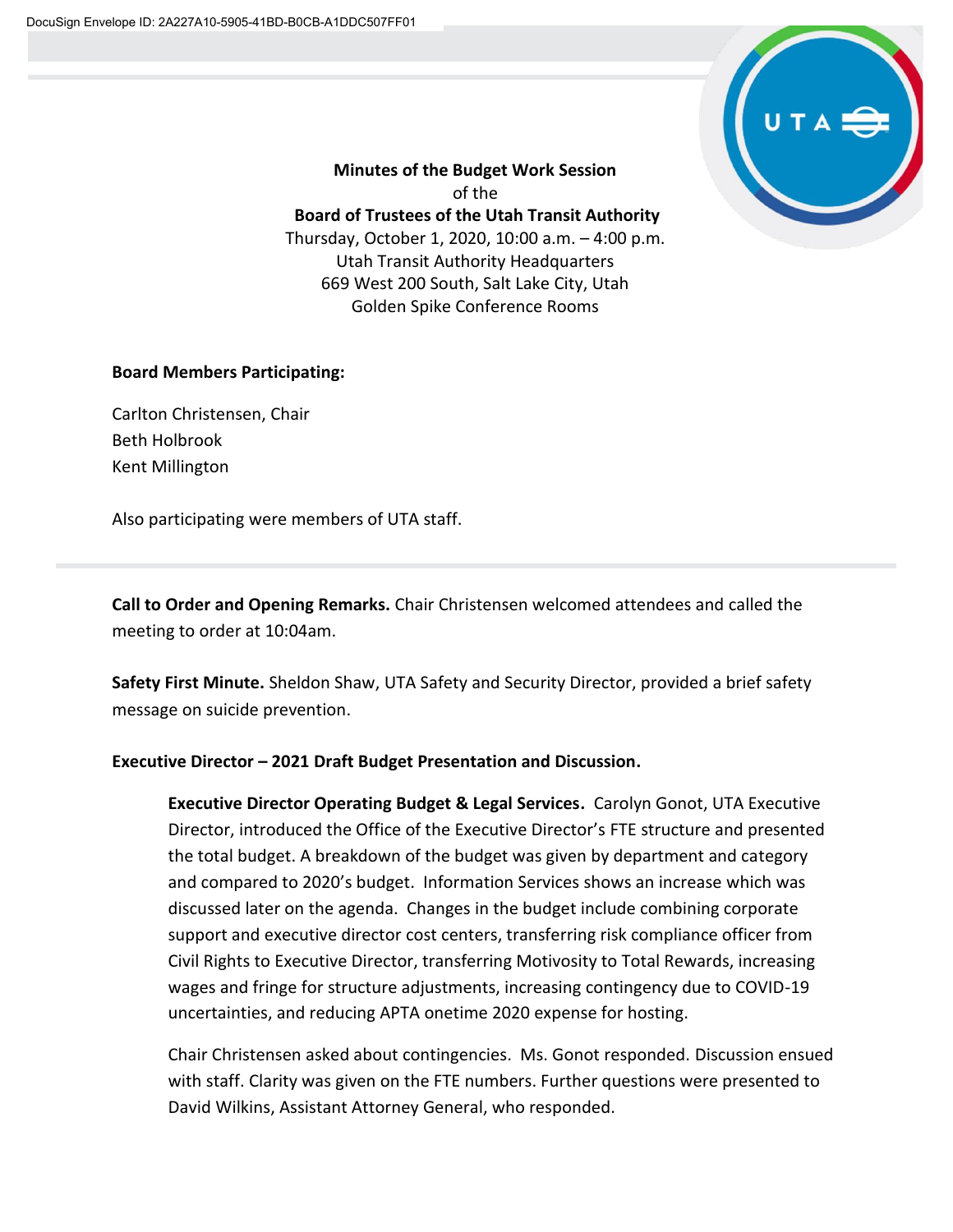**Information Technology.** Dan Harmuth, UTA Director of Information Technology, introduced the Information Technology unit's FTE structure and presented the total budget. A breakdown of the budget was given by department and compared to 2020's budget. No budget increases were made, but monies were reallocated within the budget. Mr. Harmuth gave a breakdown of the budget by category and compared to 2020's budget, noting that the fringe budget will need adjustments. It was reported that the changes in the 2021 budget include centralizing hardware and software, consolidating software related to Contract Services, centralizing computer hardware, increasing cellular lines, and decreases in Contract Services.

Mr. Harmuth identified that key initiatives include system re-write and new hardware, fares systems strategy, network assessment and firewalls for security, Office 365 deployment and Exchange email migration, assuming computer hardware SOGR from business units, expanding and improving FrontRunner WiFi coverage, and multi-factor authentication and VPN switch over.

The board asked questions on the Enterprise Systems budget, estimates on PCs, and the TMS program and tablets on buses. Mr. Harmuth responded. Discussion ensued.

Ms. Gonot noted the change within IT and commended Mr. Harmuth and his team. Ms. Gonot also asked about the steering committee. Discussion ensued.

**Safety and Security.** Mr. Shaw introduced the Safety and Security FTE structure and presented the total budget. A breakdown of the budget was given by department and category and compared to 2020's budget, noting that additional hours have been assigned to projects. Mr. Shaw reported that the changes in the 2021 budget include adding incident bio clean up to contract services, transferring of one FTE, and moving the Emergency Management Program to the Public Safety budget.

Mr. Shaw identified that key initiatives include developing and implementing a system of safety plan, continuing emphasis on training by adopting a trafficking in persons awareness program, adding a new facility security vehicle, and extending the Milestone video retention to 30 days.

Chair Christensen asked about Milestone video and patrol cars. Mr. Shaw responded. Discussion ensued with staff.

**Operations Analysis and Solutions.** Jonathan Yip, UTA Senior Manager of Operations Analysis and Solutions (OAS), introduced the OAS unit's FTE structure, noting a change made with no increase of funds, but using reallocated monies. A breakdown of the budget was given by department and compared to 2020's budget, noting that increases include new FTEs and adding the use of a professional consulting service. A breakdown of the budget was also given by category and compared to 2020's budget summarizing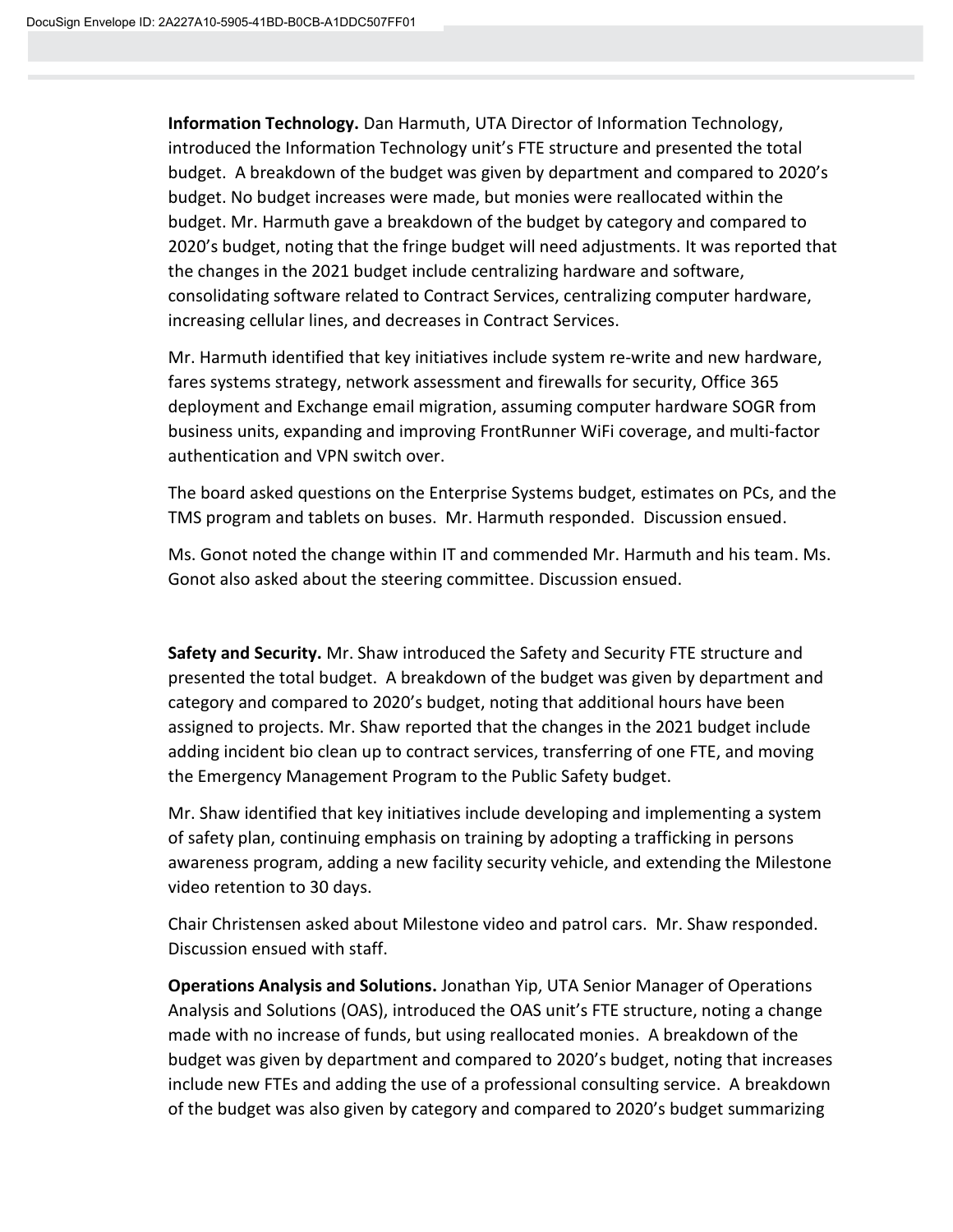reallocated funds. Mr. Yip reported that the changes in the 2021 budget include an addition of one business intelligence analyst, an addition of one technical business analyst, and adding professional consulting service.

Mr. Yip identified that key initiatives include ensuring compliance with FTA/State reporting requirements for ridership and service data, delivering accurate and actionable data solutions and insights, achieving high return on investments in technology investment, and improving mission critical business systems client experience.

Chair Christensen asked questions on the skill set that is needed for a new hire and the return on investments and working with IT. Mr. Yip responded. Discussion ensued. Trustee Millington commended the work being done.

**Civil Rights and Compliance.** Kenya Fail, UTA Manager of Civil Rights Compliance, introduced the Civil Rights and Compliance unit's FTE structure, noting a new FTE that had been filled. A breakdown of the budget was given by category and compared to 2020's budget. Ms. Fail reported that the changes in the 2021 budget include a decrease due to the transfer of the Risk Compliance Officer FTE to the Executive Director's budget, an increase in services for ASL interpretation/translation services, and an increase in services for consultant support of Paratransit eligibility process.

Ms. Fail identified that key initiatives include proactively maintaining compliance with local and federal Civil Rights requirements, providing technical advice to clients regarding civil rights compliance, reviewing and updating policies and standard operating procedures (SOPs) related to Title VI, DBE, ADA, and EEO, partnering with other departments to develop and modify automated data and analytics, identifying employee training opportunities that foster inclusion and compliance, and increasing community engagement.

Trustee Holbrook asked questions about inclusion efforts and training opportunities. Ms. Fail responded. Discussion ensued with staff and board. Trustee Millington asked about the fairness of salaries being paid to women managers and recruiting minorities. Ms. Fail responded. Discussion with the board and staff ensued.

Chair Christensen called for a break at 11:40am.

Chair Christensen reconvened the meeting at 12:33pm.

## **Chief Communications and Marketing Officer – 2021 Draft Budget Presentation and Discussion.**

**CCMO Operating Budget.** Nichol Bourdeaux, UTA Chief Officer of Communications and Marketing, introduced the Office of Communications and Marketing unit's FTE structure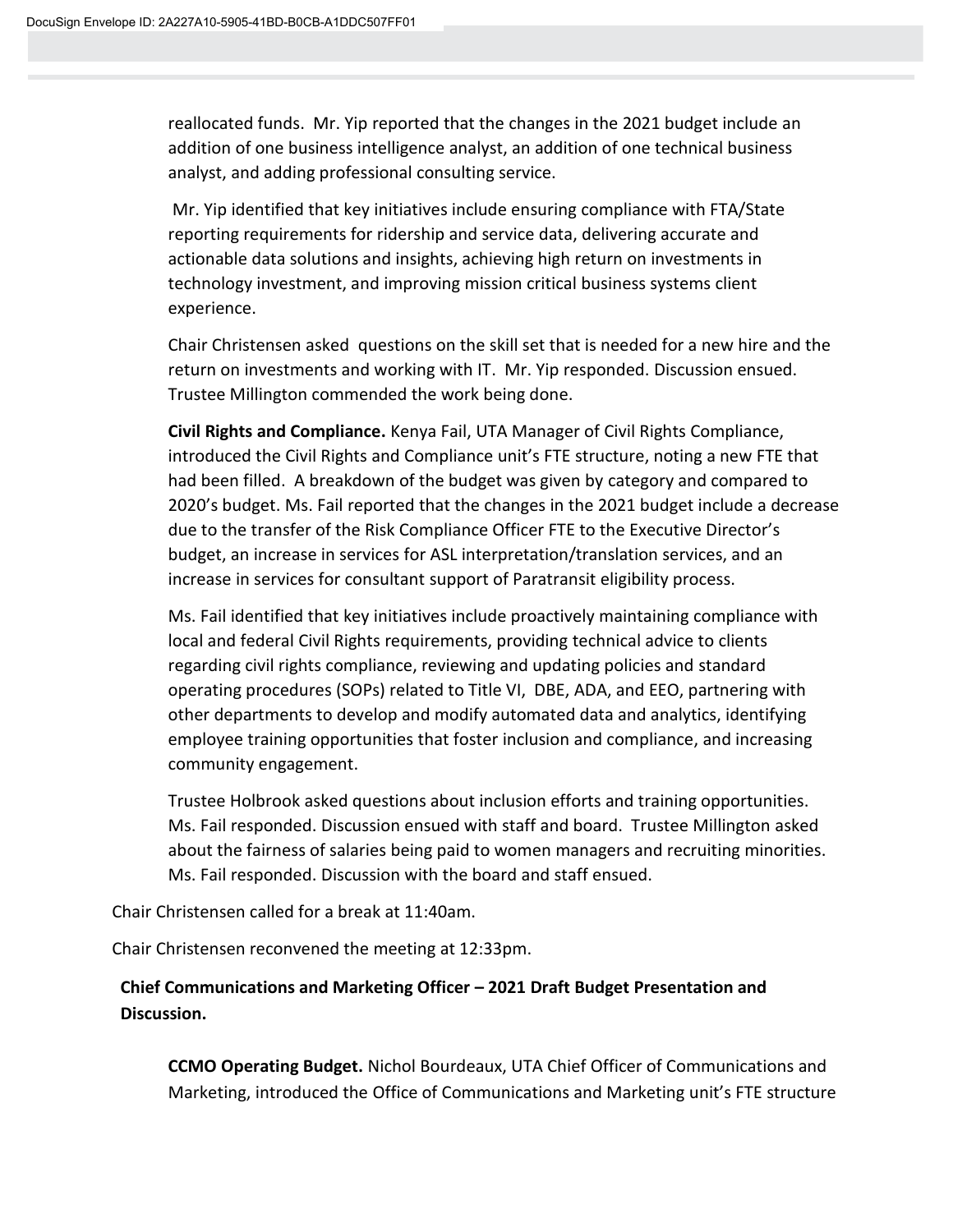and presented the total budget. A breakdown of the overall budget was given by department and category and compared to 2020's budget, noting that monies were reallocated within the budget structure. Ms. Bourdeaux reported that the changes in the 2021 budget include the majority of line items being reduced, added funds to the dues and memberships line item.

Ms. Bourdeaux identified that key initiatives include completing an RFP for on demand services and technology, building strong community outreach, and continuing to strengthen relationships and implementing programs that help build access to opportunities for low income and underserved communities.

The board had questions on revenue and public engagement. Ms. Bourdeaux responded. Discussion with staff ensued.

**Communications.** Andrea Packer, UTA Director of Public Relations and Marketing, introduced the Public Relations and Marketing unit's FTE structure. A breakdown of the budget was given by category and compared to 2020's budget, noting an increase in the services area for the website. It was reported that the changes in the 2021 budget include website enhancements.

Ms. Packer identified that the key initiatives include website design, developing and implementing a communication and messaging strategy to successfully emerge from COVID-19 and rebuild ridership, and implementing improved analytics and reporting of social media.

The board asked about purchasing passes through the website, the use of a consultant, cohesive communication efforts, and increased ridership. Ms. Packer responded. Discussion ensued.

**Customer Experience.** GJ LaBonty, UTA Manager of Customer Experience, introduced the Customer Experience unit and its FTE structure. A breakdown of the budget was given by category and compared to 2020's budget, noting that all of their projects are funded out of the five-year plan. It was reported that the changes in the 2021 budget are impacted by a onetime expense in the 2019 budget that was used for the On Board Survey.

Mr. LaBonty identified that key initiatives include developing comprehensive rider and trip profiles, continuing implementation of the bus stop master plan, implementation of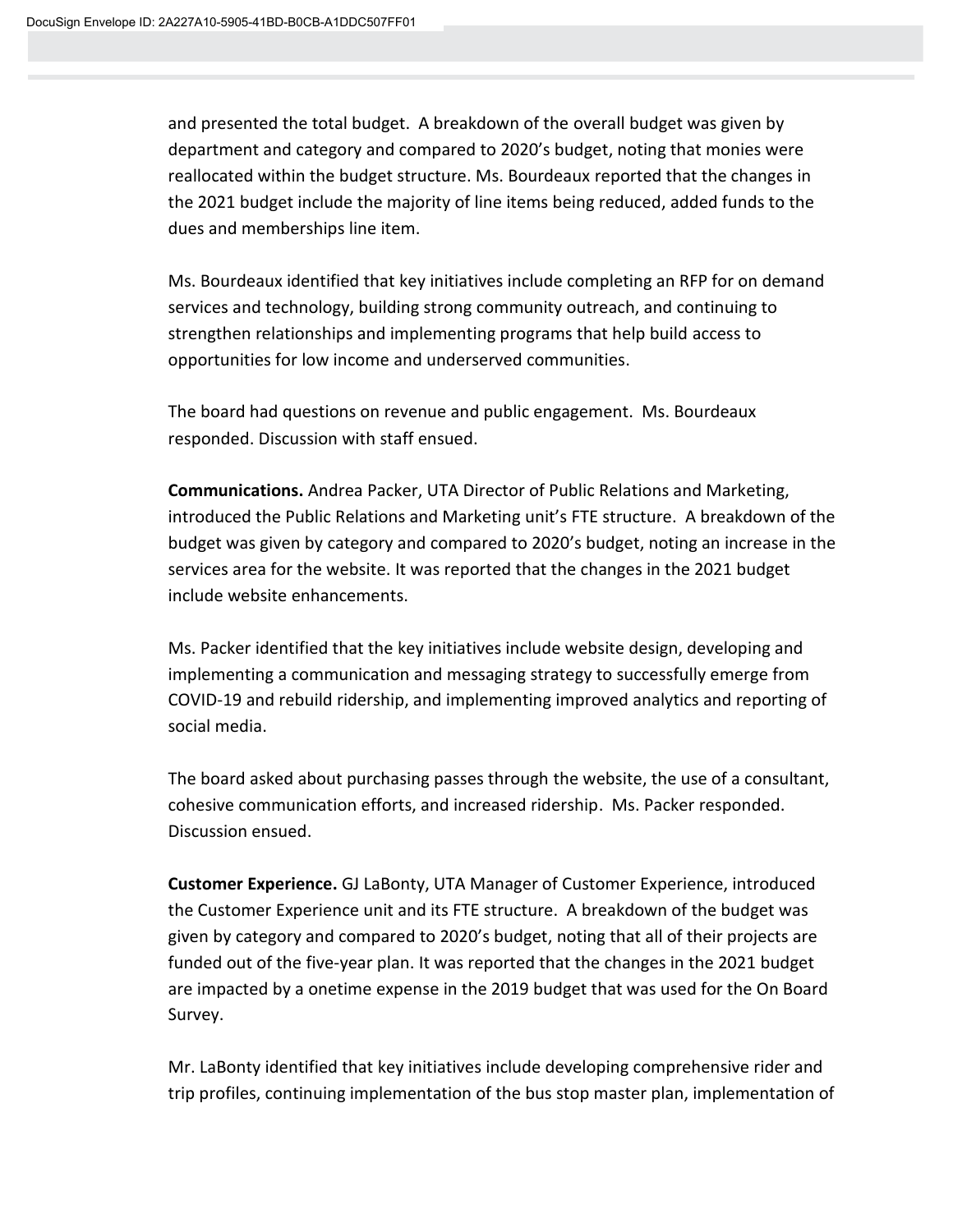digital bus stop signage, revising General Transit Feed Specification feed to enhance customer experience, on board announcement SOP to start including messages during service interruptions. Key initiatives include discussing the rolling out the bus interior signage program and completing the art inspection and inventory.

The board had questions on the onboard announcements and consistency, and interior signage. Mr. LaBonty responded. Discussion ensued.

**Customer Service.** Cindy Medford, UTA Manager of Customer Service, introduced the Customer Service unit's FTE structure. A breakdown of the budget was given by category and compared to 2020's budget, noting an increase in wages and new software for operations. It was reported that the changes in the 2021 budget include reallocating staffing resources to improve customer experience without adding additional FTEs. The overall budget is reduced and reallocated to support community engagement and communications initiatives.

Ms. Medford identified that key initiatives include continuing Full Circle Response, continuing enhancing the service alerts program, improving the lost and found process, and implementing additional innovations and technology tools for communication with customers.

The board asked questions on working remotely, software for receiving feedback, and customer calls. Ms. Medford responded. Discussion with the board ensued.

**Innovative Mobility Solutions.** Jaron Robertson, UTA Director of Innovative Mobility Solutions, introduced the Innovative Mobility Solutions unit's FTE structure. A breakdown of the budget was given by category and compared to 2020's budget, noting a neutral budget with the only increase being in wages. It was reported that the changes in the 2021 budget include research, development, and implementation of new pilot programs and service, and innovative grant matches. There will be a decrease as the microtransit pilot startup costs from 2020 will not be needed in 2021.

Mr. Robertson identified that key initiatives include on demand service system analysis and pilot implementation, rapid response customer support pilot, AV shuttle phase 2 pilot grant exploration, connected and autonomous vehicle systems coordination research, and customer access and fare payment systems research.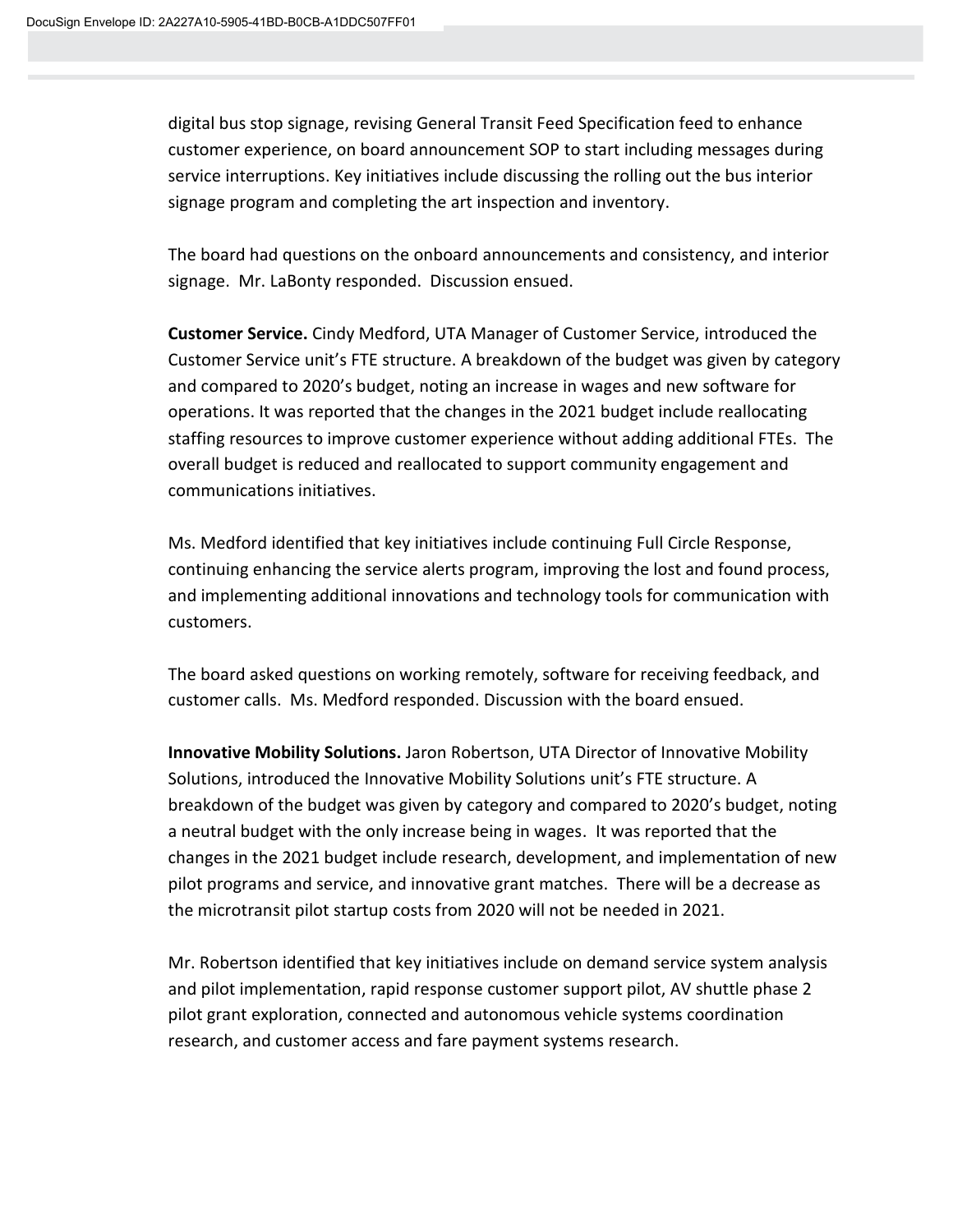The board asked questions on the fare payment systems research and the AV shuttle phase 2. Mr. Robertson responded. Discussion ensued.

**Community Engagement.** Megan Waters, UTA Manager of Community Engagement, introduced the Community Engagement unit's FTE structure. It is a newly formed unit in 2020 so some adjustments are being made for 2021. A breakdown of the budget was given by category and compared to 2020's budget. It was reported that the changes in the 2021 budget include services technology, a decrease in services contract, an increase in the community events line item, an increase in the services line item, and an increase in the media expense line item.

Ms. Waters identified that key initiatives include updating the public input policy, supporting public input opportunities, building, maintaining, and strengthening partnerships with community, and coordinating school based and community-based transit engagement.

The board had questions on free passes for youth, UTA displays at civic activities, coordinating with government relations, public input, and if staffing is adequate. Ms. Waters responded. Discussion ensued.

Chair Christensen called a ten-minute break at 2:13pm.

Chair Christensen reconvened meeting at 2:25pm.

## **Chief People Officer – 2021 Draft Budget Presentation and Discussion.**

**CPO Operating Budget.** Kim Ulibarri, UTA Chief People Officer, introduced the People Office's FTE structure and presented the total budget. A breakdown of the budget was given by department and category and compared to 2020's budget, noting an overall reduction in the budget based on the levels of hiring bus operators. The office is FTE neutral.

Ms. Ulibarri identified that the key initiatives in the 2021 budget include developing phase 2 of UTA's succession plan and implementing training, partnering with rail maintenance groups on design of apprenticeship programs, rolling out updated UTA Way, implementing updated people management philosophy, promoting enhanced health and wellness programs, developing employee value proposition, and improving employee communications systems.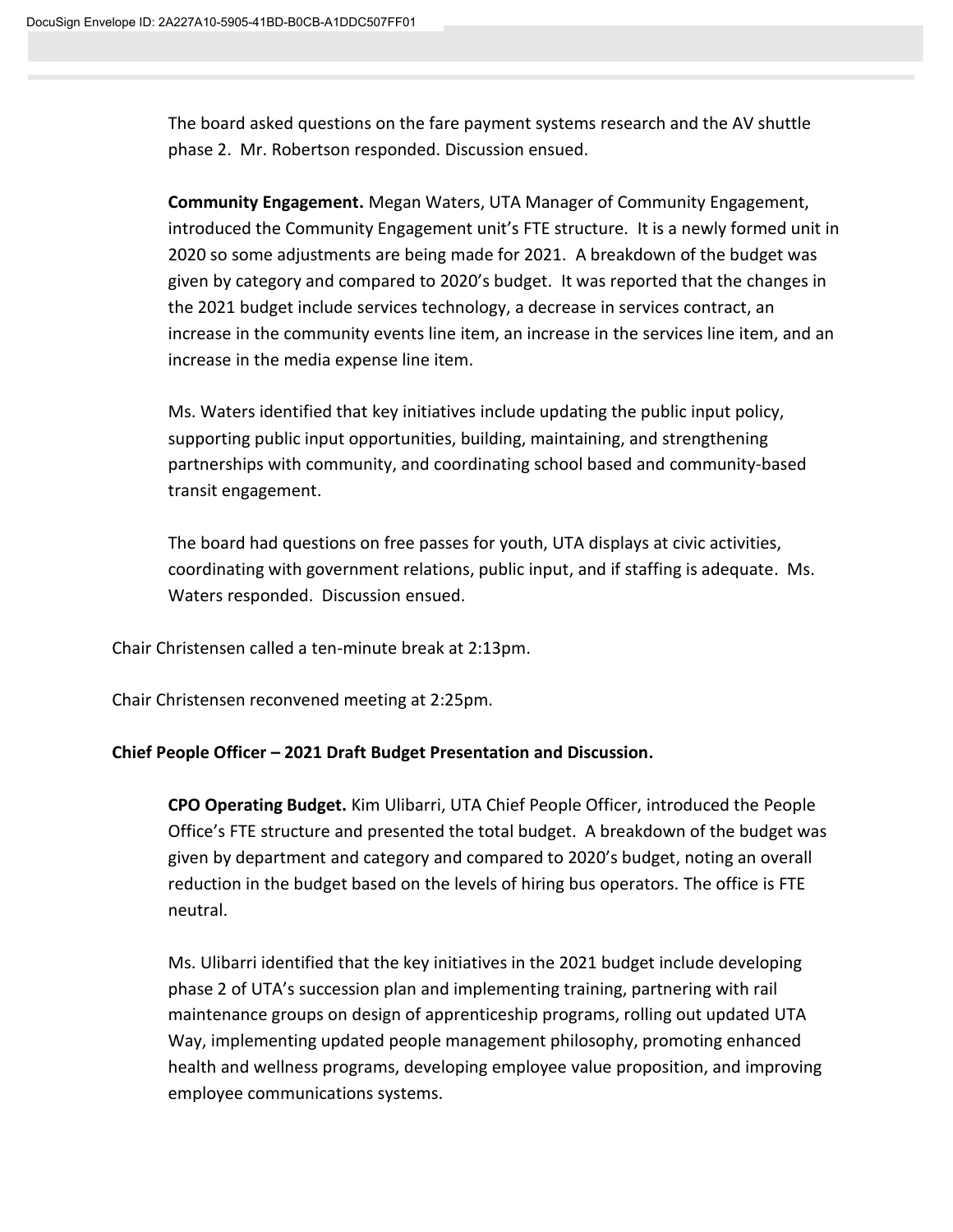Ms. Ulibarri introduced the People Office Administration FTE structure. A breakdown of the administration budget was given by category and compared to 2020's budget. It was reported that the changes in the 2021 administration budget include moving compensation position from total rewards to Chief People Officer, reduced centralized budget for vacation accrual to decentralized fringe budget, and repurposed bus operator trainee wages to rail maintenance apprenticeship program.

Ms. Ulibarri identified that key initiatives include transitioning additional departments to Laserfiche, reviewing policies, reviewing compensation system, advance data analytics focused on predicting behaviors, partnering with communications for improved frontline employee communications, and conducting assessment of UTA's inclusiveness.

The board asked about new hires, employee self-serve to change their information and the inclusivity assessment. Ms. Ulibarri responded. Discussion ensued.

**HR / Labor.** Rich Murray, UTA HR and Labor Relations Director, introduced the HR and Labor Relations unit's FTE structure. Mr. Murray gave a breakdown of the budget by category and compared to 2020's budget, noting that small changes were made for arbitration. It was reported that the changes in the 2021 budget include replacing one business partner FTE for one specialist FTE and reducing CBA negotiations funding and repurposed into professional services.

Mr. Murray identified that key initiatives include completing phase 2 of UTA's succession plan, implementing updated people management philosophy, and updating labor agreements to reflect rail maintenance apprenticeship programs.

Chair Christensen asked about specialists, business partners, and insurance contracts. Staff responded. Discussion ensued.

**Culture and Talent Development.** Alisha Garret, UTA Culture and Talent Development Director, introduced the Culture and Talent Development unit's FTE structure. A breakdown of the budget was given by category and compared to 2020's budget, noting a decrease due to operator wages. It was reported that the changes in the 2021 budget include reduced operator trainee wages and benefits and repurposing funds to employee programs.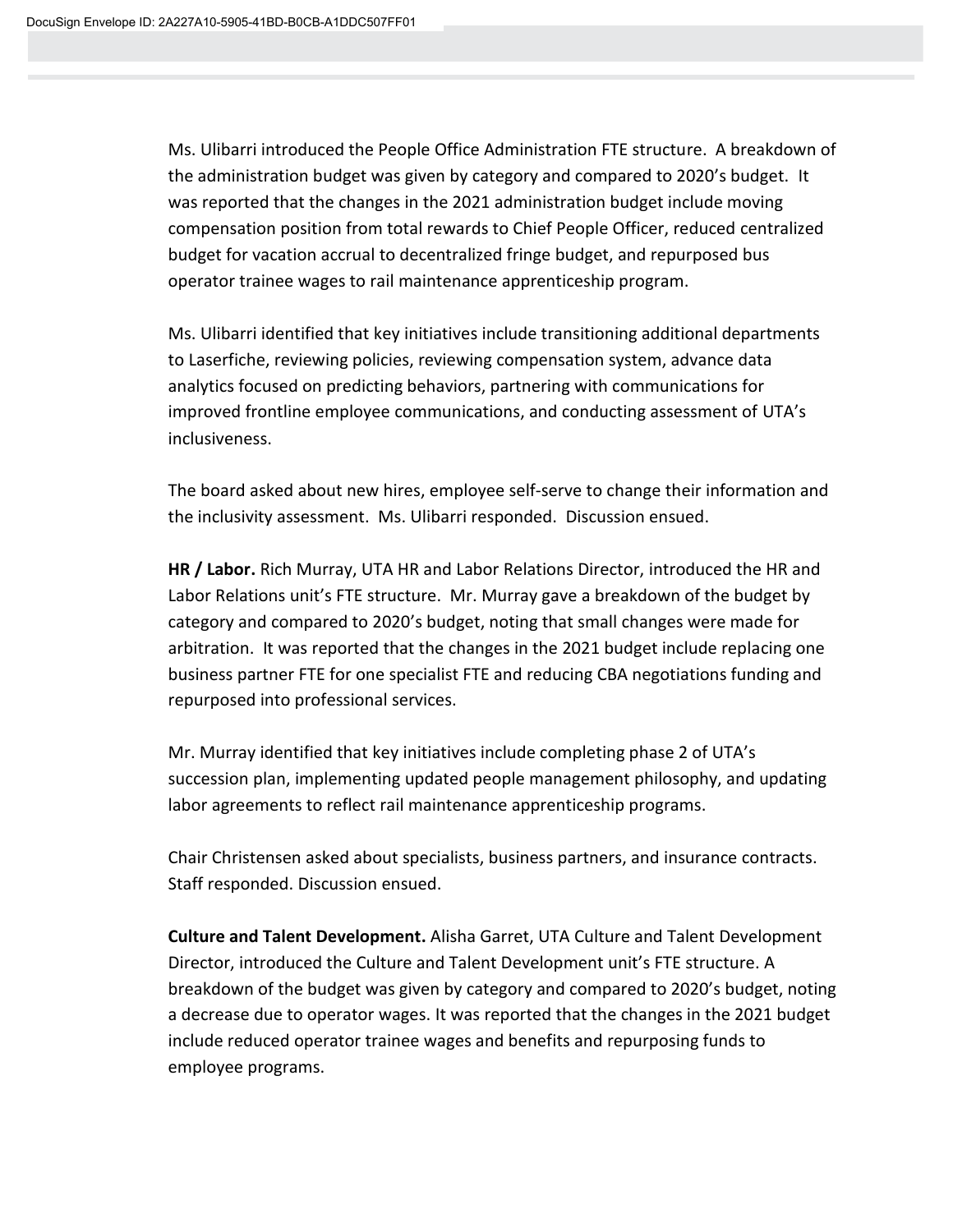Ms. Garret identified that key initiatives include leading rollout of monthly UTA Way highlights, launching frontline employee career coaching program, launching the leadership pathways tier 3, conducting employee engagement survey providing training expertise and project management for creation and implementation of rail maintenance apprenticeship program, and training operators and maintenance employees.

The board asked questions about manager training and how an employee is nominated for training. Ms. Garret responded.

**Talent Acquisition and Workforce Planning.** Greg Gerber, UTA Talent Acquisition and Workforce Planning Director, introduced the Talent Acquisition and Workforce Planning unit's FTE structure. Mr. Gerber gave a breakdown of the budget by category and compared to 2020's budget, noting that it is cost neutral. It was reported that the changes in the 2021 budget include repurposing recruiting funds to the development of employment brand and the employee value proposition project.

Mr. Gerber identified that key initiatives include designing and implementing improved employment branding, focusing on creating a diverse and inclusive candidate pool, ensuring sufficient operator and maintenance staffing, implementing identified efficiencies to recruiting and the new hire process, and implementing changes to onboarding process to provide an improved experience for new employees.

The board asked questions on competitive environments, ensuring sufficient maintenance staffing, and full cycle recruiter. Staff responded and discussion ensued.

**Total Rewards.** Jacob Gomez, UTA Total Rewards Manager, introduced the Total Reward unit's FTE structure. A breakdown of the budget was given by category and compared to 2020's budget, noting a reallocation from the Executive Directors budget. It was reported that the changes in the 2021 budget include moving funding for Motivosity from Executive Director's budget, occupational health testing, compensation software transferred, compensation surveys transferred, employee anniversary increasing in cost, and GBS benefits consulting fee being added.

Mr. Gomez identified that key initiatives include continuing to develop a long term healthcare strategy, expanding and continuing rewards focused education programs, deploying the employee self service module for benefits, and completing applicable policy evaluations.